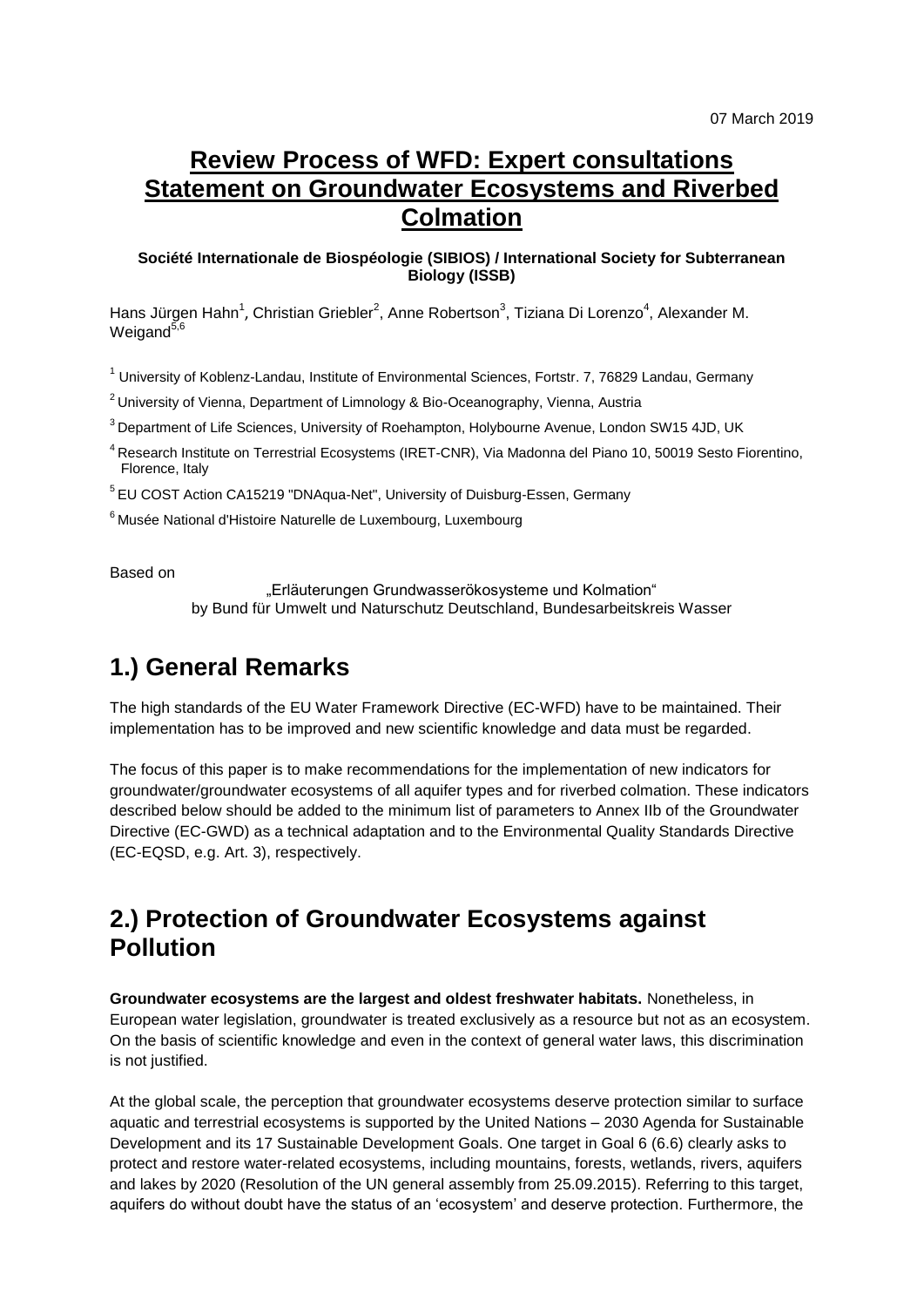UN World Water Development Reports (e.g. 2016, 2017, 2018) strongly emphasize the inadequate recognition of ecosystems' roles in water managements, including groundwater.

Although groundwater is yet treated as a resource, the EC-GWD mentions in its introduction section that groundwater is an 'aquatic ecosystem'. Indeed, the EC-WFD and EC-GWD set the legal framework overruling national laws. Some of the defaults are:

- The requested 'improvement of the status of aquatic ecosystems' applies likewise to traditional inland waters (surface waters) and groundwater (Article 1a; EC-WFD).
- In Article 1 of the EC-WFD and EC-GWD the prevention and restriction of groundwater contamination and the need for assessment criteria are explicitly mentioned.
- 'Heat' (warming of waters) is clearly defined as a pollution (Art. 2, EC-WFD).
- EC-WFD, in its goals, envisages a stepwise reduction of groundwater contamination (improvement of groundwater quality) (Art. 4 (1) b) iii). This does not only apply to contamination by chemicals, but includes heat as well as hygienic parameters. This particular goal is, together with others as mentioned in Article 4, the legal basis of the EU for detailed management and action plans (Article 4, Paragraph 1).
- Where an improvement is plausibly not possible, adverse effects must kept at a minimum (EC WFD, Art. 4 (5) b).
- The EC-GWD from 2006 states explicitly in its recital (20) "Research should be conducted in order to provide better criteria for ensuring groundwater ecosystem quality and protection" and "Where necessary, the findings obtained should be taken into account when implementing and revising this directive. Such research and dissemination of knowledge, experience and research findings needs to be encouraged and funded." Ten years have passed since release of the EC-GWD. And although comparably little money was spent by the EU Commission dedicated to such research, a large amount of new and comprehensive knowledge is available that underlines the uniqueness and importance of groundwater ecosystems also in terms of ecosystem services. Moreover, a set of tools has been developed ready to be applied for groundwater ecosystem status assessment and ecologically sound monitoring.
- Art. 8 of the EC-GWD (= technical adaptation) serves, in our opinion, not only for the further development of Annex II but without doubt also for an improvement in the aforementioned context. In connection with the assessment of groundwater we further refer to Art. 4 (5) EC-GWD where aquatic ecosystems are particularly mentioned. Together with consideration no. 20 of the recital, Annex IIb should be revised.

Interestingly, in the meantime the European Medicines Agency developed a "Guideline on assessing the environmental and human health risks of veterinary medicinal products in groundwater" (EMA/CVMP/ERA/103555/2015) which came into effect on 1 November 2018. Central to this guideline is the assessment of negative effects of veterinary pharmaceuticals on groundwater ecosystems. It gives the protection of groundwater ecosystems a legal ground.

On 15 November 2018, the European Medicines Agency released for consultation the draft of a further guidance entitled "Guideline on the environmental risk assessment of medicinal products for human use" (EMEA/CHMP/SWP/4447/00 Rev. 1), aimed at "protecting aquatic and terrestrial ecosystems including surface water, groundwater, soil and secondary poisoning - and the microbial community in sewage treatment plants". In this guideline, groundwater is considered an ecosystem fundamentally different to surface water ecosystems, more vulnerable and with a lower ability to recover from perturbations (Par. 4.2.6. "Groundwater"). It's the first time that groundwater ecosystems are considered in Europe with an applied background. In conjunction with the Regulation 2019/6 on veterinary medicinal products (Annex II, part III Nr. 6) protection of groundwater ecosystem is mandatory.

The legal situation of groundwater ecosystems in Europe is compiled by Hahn et al. 2018.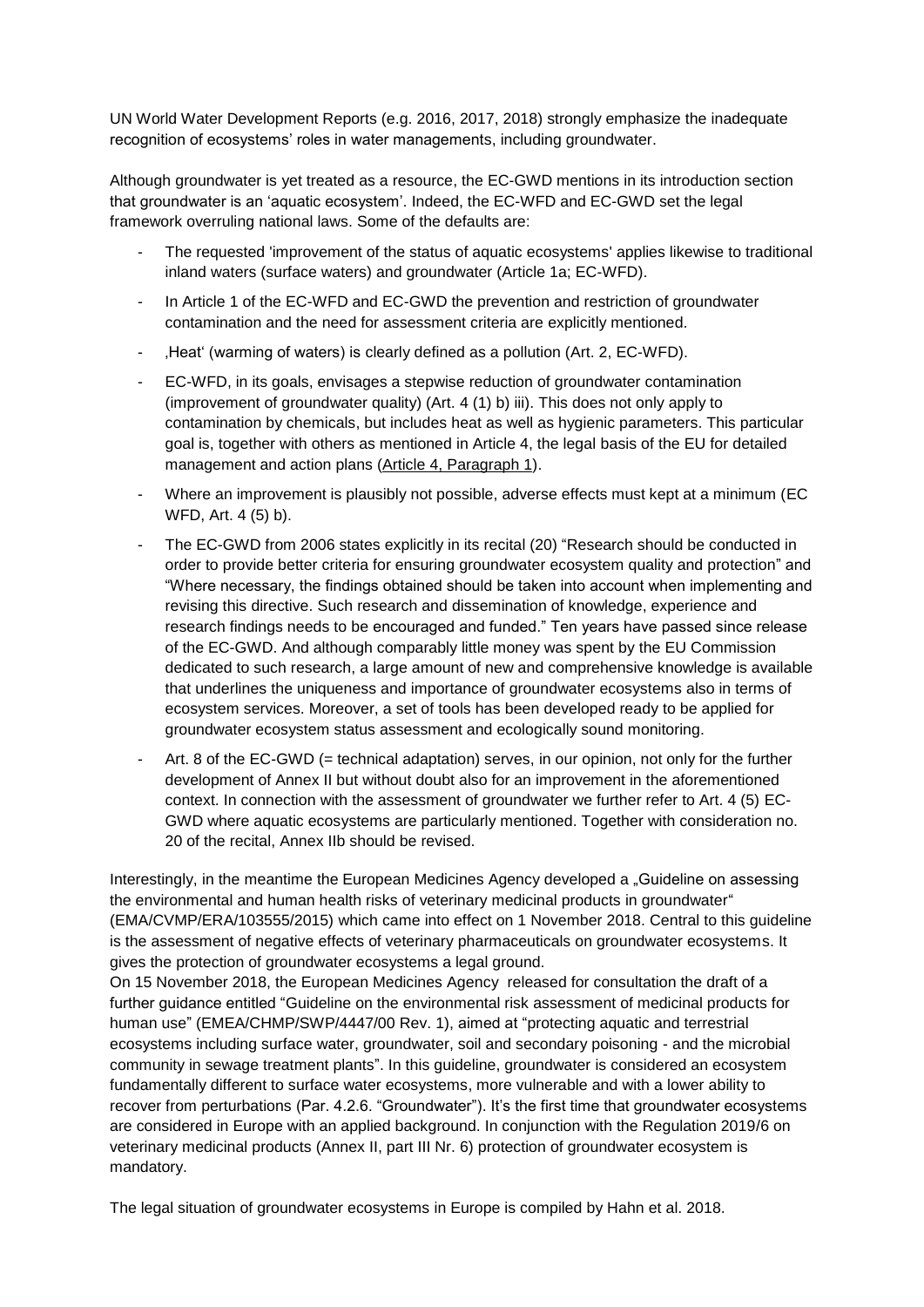#### **Additional criteria and indicators are available**

The use of additional, ecological criteria and indicators will help to earlier recognize negative and positive trends in groundwater quality and ecosystem status. We thus highly recommend its consideration.

- 'Heat' (and the alteration of groundwater temperature) is a 'pollution'. Temperature data and the deviation from a local or regional reference gives indication for a thermal stress. Groundwater ecosystems and their communities are particularly sensitive to temperature changes, especially to warming (Issartel et al. 2005a,b; Avramov et al. 2013; Griebler et al. 2015; Di Lorenzo & Galassi 2017). By using groundwater fauna, temperature thresholds can be delineated (Brielmann et al. 2013; Spengler & Hahn 2018).

Since the release of the EC-GWD, new approaches for the assessment of groundwater ecosystem status have been developed.

- An easy use of groundwater fauna as bio-indicators by calculation of an index based on the differentiation of higher taxonomic levels - is ready to be used by small private companies (Guderitz & Hahn 2012,Robertson et al. 2017.). The impact of land use (Stein et al. 2010, Korbel & Hose et al. 2011, Griebler et al. 2014; Meleg et al (2014), Di Lorenzo et al. 2015), the influence of surface waters (Hahn et al 2006), the degree of vulnerability, and the ecosystem stability and resilience (Gutjahr 2013; Galassi et al. 2014; Reiss et al. 2018) can all be determined. Proposals for regional references are also available (Stein et al. 2012, Gutjahr et al. 2014, Weitowitz et al. 2017).
- The easy to apply and comparatively cheap B-A-E concept allows a basic microbiological characterization of groundwater. Measurement of Biomass (B), Activity (A), and Energy (E) allows the determination of changes in groundwater quality that effect microbial processes or are a result of it (Griebler et al. 2018).
	- Regarding ecotoxicology, it has been proposed to consider one order of magnitude lower thresholds for groundwater ecosystems than for surface waters ("Guideline on assessing the environmental and human health risks of veterinary medicinal products in groundwater"; EMA/CVMP/ERA/103555/2015; "Guideline on the environmental risk assessment of medicinal products for human use" "EMEA/CHMP/SWP/4447/00 Rev. 1). According to this suggestion, one should evaluate and, where necessary, revise existing thresholds (e.g. EC-GWD, Annex II). Laboratory protocols and assessment schemes are in preparation (Di Lorenzo et al, in prep. a, b).

#### **Recommended Actions**

- The high standards of the EC-WFD have to be maintained. Their implementation has to be based on the consequent application of its requirements and of the recitals and requirements of the EC-GWD according to new scientific knowledge and data. For the protection of groundwater and groundwater ecosystems the new indicators mentioned above should be added to the minimum list of parameters to Annex IIb of EC-GWD as a technical adaptation.
- Heat as a pollution and monitoring parameter has to be added to Annex IIb of EC-GWD as a technical adaptation
- The European Commission explains how to monitor and improve groundwater ecosystems.

# **3.) Precautions against Riverbed Colmation**

Colmation means the clogging of the riverbed interstices (Hyporheic Zone, HZ) by fine sediments. The EU Technical Report on Groundwater Associated Aquatic Ecosystems – GWAAE (Technical Report - 2015 – 093) defines the hyporheic zones as a GWAAE, i.e. small spaces in the sediment of rivers,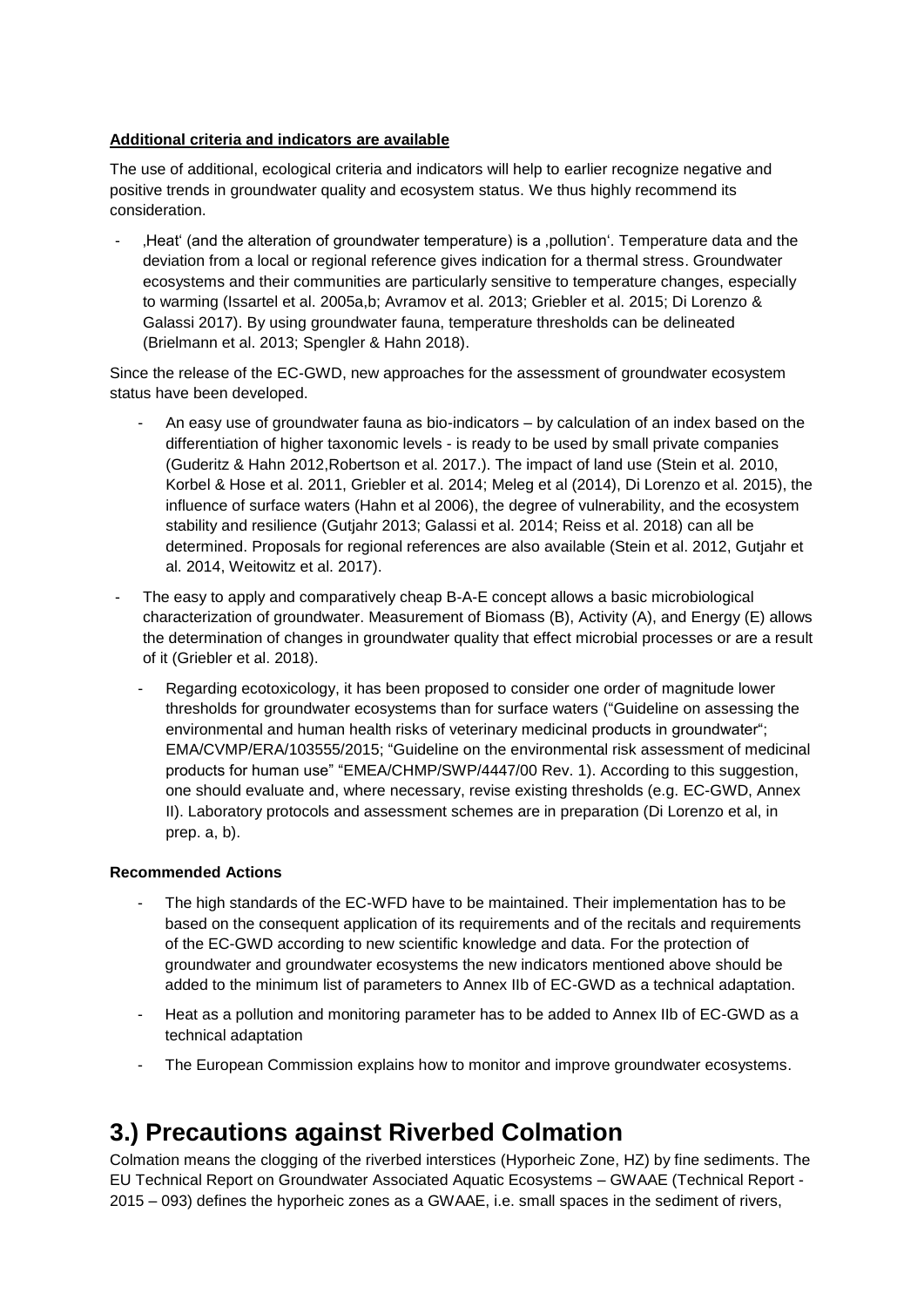lakes and estuaries critically dependent on groundwater.Oxic groundwater discharge through the river bed maintains the oxic and temperature conditions that are critical for the surface water ecology. The presentation of GWAAE is a key objective of the EU Water Framework Directive. Anthropogenically increased fine sediment impact from the catchments (in particular grain sizes < 0,2 mm, like fine sand, silt, clay) often boost natural colmation processes. Although, the significance of colmation for the degradation of stream biocoenosis is increasingly recognized (Wharton et al. 2017), it's completely disregarded for the stream assessment according to EU Water Framework Directive (EC-WFD). EC-WFD expected the Good Ecological Status for all European surface waters which were not heavily modified by 2015 at the latest. Only in exceptional cases can this deadline be extended to 2027. However, recent studies indicate that these targets have not been achieved in most cases (e.g. Ölmann, Haase et al. 2015, DBU-Bericht) – probably also as a result of colmation (Stein et al. 2018a).

#### **Additional criteria and indicators**

It seems that there are direct correlations between EC-WFD assessment (macrozooobenthos), hyporheic fauna and colmation. Measurements of colmation as well as the recording of hyporheic fauna at higher taxonomic levels (e.g. orders) provide improved information on the cause of deviations from the quality standard. Thus, based on an adapted monitoring program, these indicators may be a starting point for target-oriented measures to reach the Good Ecological Stage.

Additionally, fine sediments are vectors for numerous contaminants. Thus, for many colmated streams a higher pollutant load is to be expected.

Concluding, it's urgently recommended to consider parameters relevant for colmation in the EC-WFD (Annex V, Art. 1.1 Quality Components) or in the Environmental Quality Standards Directive (EC-EQSD, Directive 2008/105/EC) (e.g. Art. 3). This means:

- Meanwhile, it's technically possible to measure quantitatively the permeability (in terms of colmation) of the Hyporheic Zone. Based on regional references (yet to be defined, s. EC-WFD Annex II, Art. 1.3 Establishment of type-specific reference conditions for surface water body types), the quantitative measurement of colmation will be an additional tool for the objective assessment of streams. (Stein et al. 2018b).
- Since the hyporheic fauna reflects, even on a higher taxonomic level, the degree of colmation, the definition of faunistically based assessment scheme for colmation is possible (Annex V, Art. 1.1 Quality Components). Efficient molecular tools are in place to assess streambed / hyporheic community composition in a standardised manner (Weigand & Macher 2018).
- Analysis of fine sediments according to EC-EQSD

Colmation-related parameters/indicators have to be considered and implemented by the Management Plans. This also includes modelling of erosion and flow paths of fine sediments, leading to a catchment-related adapted stream and sediment management.

#### **Recommended Actions**

- The high standards of the EC-WFD have to be maintained. Their implementation has to be improved and new scientific knowledge and data must be regarded.
- Colmation should be considered by the Environmental Quality Standards Directive (EC-EQSD, e.g. Art. 3), for example when deriving environmental demands for additional priority substances. This could be linked to pollutants in sediments.
- The European Commission explains how to monitor and prevent colmation.
- The topic colmation will be discussed by the responsible CIS-working group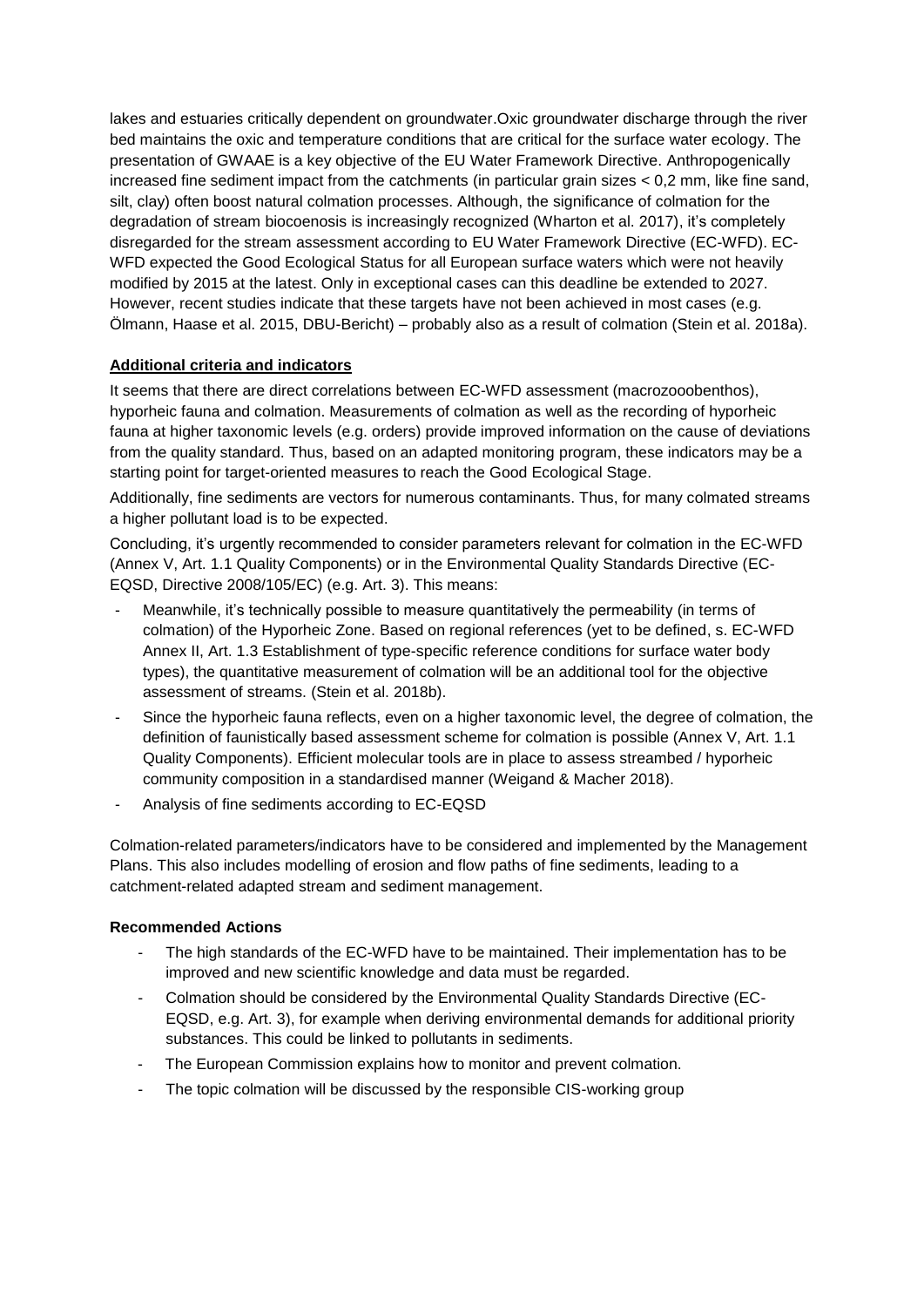### **References**

- Avramov, M., Rock, T.M., Pfister, G., Schramm, K.-W., Schmidt, S.I. & Griebler, C. (2013) Catecholamine levels in groundwater and stream amphipods and their response to temperature stress. General and Comparative Endocrinology 194: 110-117.
- Brielmann, H., Lueders, T., Schreglmann, K., Ferraro, F., Avramov, M., Hammerl, V., Blum, Ph., Bayer, P. & Griebler, C. (2011) Shallow geothermal energy usage and its potential impacts on groundwater ecosystems. Grundwasser 16: 77–91.
- Di Lorenzo, T., Galassi, D.M.P., 2017. Effect of Temperature Rising on the Stygobitic Crustacean Species *Diacyclops belgicus*: Does Global Warming Affect Groundwater Populations? Water, 9, 951.
- Di Lorenzo, T., Cifoni, M., Lombardo, P., Fiasca, B., Galassi, D.M.P., 2015. Ammonium threshold value for groundwater quality in the EU may not protect groundwater fauna: evidence from an alluvial aquifer in Italy. Hydrobiologia, 743(1), 139-150
- Galassi, D.M.P., Lombardo, P., Fiasca, B., Di Cioccio, A., Di Lorenzo, T., Petitta, M., Di Carlo, P., 2014. Earthquakes trigger the loss of groundwater biodiversity. Scientific Reports, 4, 6273
- Griebler, C., Hug, K., Fillinger, L., Meyer, A. & Avramov, M. (2018): Der B-A-E Index Ein mikrobiologisch-ökologisches Konzept zur Bewertung und Überwachung von Grundwasser. - DOI: 10.5675/HyWa 2018,6, 1
- Griebler, C., Kellermann, C., C., S., Hegler, F., Kuntz, D., & Walker-Hertkorn, S. (2015): Auswirkungen thermischer Veränderungen infolge der Nutzung oberflächennaher Geothermie auf die Beschaffenheit des Grundwassers und seiner Lebensgemeinschaften. – Empfehlungen für eine umweltverträgliche Nutzung. - Umwelt Bundesamt, Dessau-Roßlau.
- Griebler, C., Stein, H., Kellermann, C., Steube, C., Berkhoff, S. Fuchs, A., Brielmann, H. & Hahn, H. J. (2014): Entwicklung biologischer Bewertungsmethoden und -kriterien für Grundwasserökosysteme. Im Auftrag des Umweltbundesamtes, UFO-Plan FKZ 3708 23 200, Umweltbundesamt Dessau, ISSN 1862-4804, [http://www.umweltbundesamt.de/publikationen/entwicklung-biologischer](http://www.umweltbundesamt.de/publikationen/entwicklung-biologischer-bewertungsmethoden)[bewertungsmethoden.](http://www.umweltbundesamt.de/publikationen/entwicklung-biologischer-bewertungsmethoden)
- Guderitz, I. & Hahn, H. J. (2012): Probenahme für mikrobiologische, molekularbiologische und faunistische Untersuchungen. - In: Grundwasser-Biologie – Grundlagen und Anwendungen, DWA/DVGW-Themenband T5/2012, 179-191.
- Gutjahr, S., Bork, J., Schmidt, S. I. & Hahn, H. J. (2013): Efficiency of sampling invertebrates in groundwater habitats. – Limnologica 43, 43-48, DOI 10.1016/j.limno.2012.08.001
- Gutjahr, S., Schmidt, S. I. & Hahn, H. J. (2014): A proposal for a groundwater habitat classification at local scale. – Subterranean Biology 14: 25–49 (2014), doi: 10.3897/subtbiol.14.5924.
- Haase, P., Birzle-Harder, B., Deffner, J., Hering, D., Januschke, K., Kaffenberger, N., Leps, M., Lorenz,A., Modrak, P., Stoll, S. & Sundermann, A.(2015): Ein neuer Blick auf Fließgewässer-Renaturierungen: Wirkung auf Fluss, Aue und Mensch. - Senckenberg Gesellschaft für Naturforschung. Deutsche Bundesstiftung Umwelt (AZ 31007– 33/2) ), Osnabrück.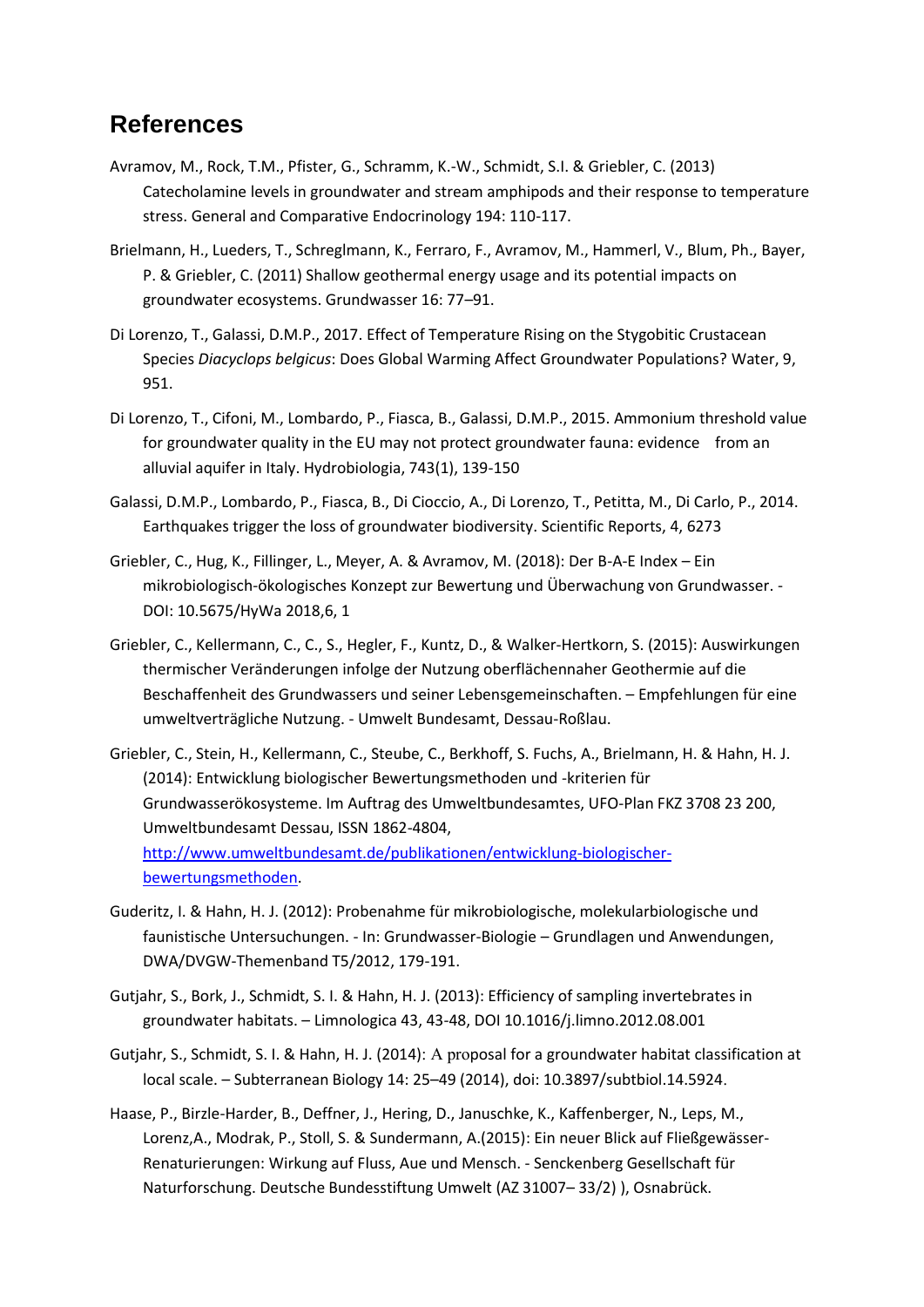- Hahn, H. J. (2006): A first approach to a quantitative ecological assessment of groundwater habitats: The GW-Fauna-Index – Limnologica **36, 2**, 119-137.
- Hahn, H. J. (2009):A proposal for an extended typology of groundwater habitats Hydrogeology Journal, 17, 77-81, Sonderband "Hydrogeological Ecosystems".
- Hahn, H. J., Schweer, C. & Griebler, C. (2018): Grundwasserökosysteme im Recht? Eine kritische Betrachtung zur rechtlichen Stellung von Grundwasserökosystemen. - Grundwasser 23, 3, 209- 218, https://doi.org/10.1007/s00767-018-0394-3.
- Korbel, K. L. & Hose, G. C. (2011): A tiered framework for assessing groundwater ecosystem health. Hydrobiologia 2011,661,329–49.
- Meleg, I.N., Năpăruş, M., Fiers, F., Meleg, H.I., Vlaicu, M. & Moldovan, O.T. 2014. The relationships between land cover, climate and cave copepod spatial distribution and suitability along the Carpathians. Environmental Conservation 41: 206-216.
- Issartel, J., Renault, D., Voituron, Y., Bouchereau, A., Vernon, P., Hervant, F., 2005a. Metabolic responses to cold in subterranean crustaceans. J. Exp. Biol., 208, 2923–2929.
- Issartel, J., Hervant, F., Voituron, Y., Renault, D., Vernon, P., 2005b. Behavioural, ventilatory and respiratory responses of epigean and hypogean crustaceans to different temperatures. Comp. Biochem. Physiol., 141, 1–7.Reiss, J., [Perkins, D.,](javascript:void(0);) Fussmann, K.E., Krause, S., Canhoto, C., Romeijn, P. & Robertson A. 2019. Groundwater flooding: Ecosystem structure following an extreme recharge event. Science of the Total Environment. 652, p. 1252–1260
- Reiss, J., [Perkins, D.,](javascript:void(0);) Fussmann, K.E., Krause, S., Canhoto, C., Romeijn, P. & Robertson A. 2019. Groundwater flooding: Ecosystem structure following an extreme recharge event. Science of the Total Environment. 652, p. 1252–1260
- Robertson, A. Griebler, C., Malard, F., Galassi, D. & Hose G. (2017) Groundwater Ecology Report. https://circabc.europa.eu/faces/jsp/extension/wai/navigation/container.jsp
- Spengler, C. & Hahn, H. J. (2018): Thermostress: Ökologisch begründete, thermische Schwellenwerte und Bewertungsansätze für das Grundwasser. - Korrespondenz Wasserwirtschaft 11, 9, DOI: 10.3243/kwe2018.09.001.
- Spengler, C. (2017): Die Auswirkungen von anthropogenen Temperaturerhöhungen auf die Crustaceagemeinschaften im Grundwasser – Versuch einer Prognose zur Klimaerwärmung und lokalen Wärmeeinträgen. – Diss. UniversitätKoblenz Landau, Landau.
- Stein, H. Thurman, C., Schindler, H., Zumbroich T. & Hahn, H. J. (2018): Vergleichende ökologische Untersuchungen zur quantitativen Bestimmung der Kolmation von Fließgewässersedimenten mit Vorschlägen für eine Verfahrensanweisung - Deutsche Bundesstiftung Umwelt (Az 33590/01), Osnabrück.
- Stein, H., Griebler, C., Berkhoff, S. E., Matzke, D., Fuchs, A. & Hahn, H. J.(2012) Stygoregions a promising approach to a bioregional classification of groundwater systems. - Scientific Reports 2, 673, DOI: 10.1038/srep00673.
- Stein, H., Kellermann, C., Schmidt, S. I., Brielmann, H, Steube, C., Berkhoff, S. E., Fuchs, A., Hahn, H. J., Thulin, B. & Griebler, C. (2010): The potential use of fauna and bacteria as ecological indicators